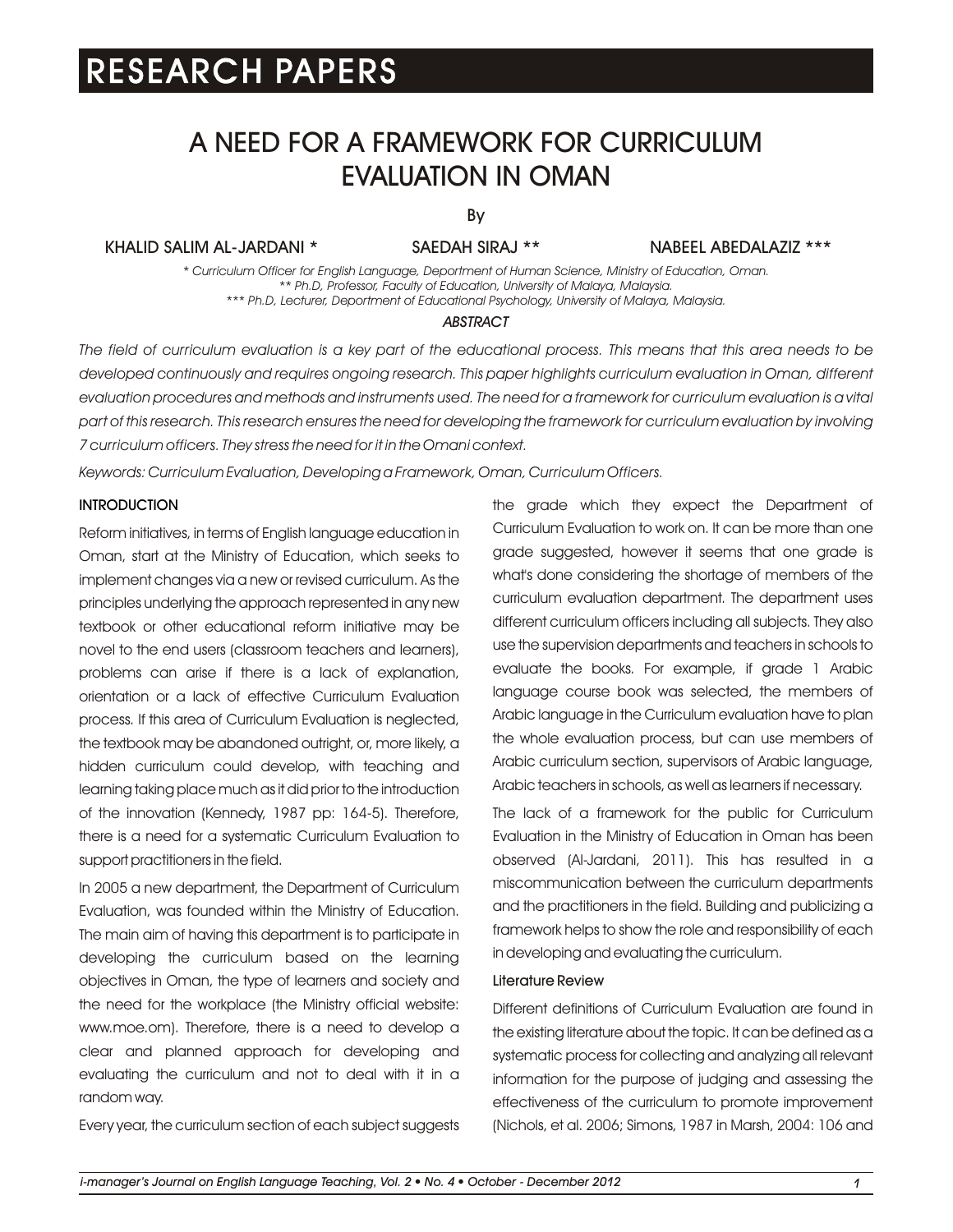Brown, 1989: 223 in Brown, 1995: 218). The definition consists of key words such as systematic, process, collect and analyse, relevant information, curriculum effectiveness' assessment, and to improve.

Curriculum Evaluation can be either a small-scale task involving a very limited number of participants if it is classroom based, or a massive large-scale task involving a number of schools, teachers, parents, officers and some community members. An action research exercise conducted by a teacher in his/her class with learners can also be part of Curriculum Evaluation. On the other hand, an internal or external evaluator evaluating a whole curriculum covering several schools, a large number of teachers and learners, and which may additionally cover the schools' surroundings, may also constitute Curriculum Evaluation.

It is not easy to find common guidelines for Curriculum Evaluation; and it is difficult to find a suggested framework for Curriculum Evaluation. This could be only found as a section in the frameworks for general curricula. However, for the author's context and some other places where Curriculum Evaluation is treated as a dependent department, a need for separate Curriculum Evaluation is essential.

As Marsh (2004: 19) defined curriculum framework as a group of related subjects put together in certain criteria to cover a specific area of study, a framework for Curriculum Evaluation can be more related to it. A framework for Curriculum Evaluation can be a set of guidelines for needs analysis, aims, focuses, purposes, types, methods, etc. of Curriculum Evaluation which can be used in a certain context in order to evaluate the effectiveness of a curriculum with the purpose of developing, changing or keeping the existing materials. This can also include the contributions of all departments including curriculum, Curriculum Evaluation, other Ministry departments, teachers, and society at large.

In the existing literature as mentioned above, only some examples of curriculum framework have been observed. These normally consist of a rationale or platform, scope and sequence, aims, goals and purpose of subjects, guidelines for course design, teaching and learning

principles, guidelines for evaluation of subjects, criteria for accreditation and certification of subjects and future developments for the area (Marsh, 2004: 21). Therefore, it has been noted that Curriculum Evaluation is only one factor in these frameworks. However, some of these elements can also be included in the Curriculum Evaluation framework such as rationale of the framework, scope and sequence of the curriculum, aims, and goals, purposes of each subject and future development of the area of Curriculum Evaluation. Other things which can be added are a vision and mission of the Curriculum Evaluation task and guidelines of Curriculum Evaluation theory and practices.

As little attention is given to developing a framework of quality standards for Curriculum Evaluation, the need to understand the complexity of the field of education is essential. A great deal of work has being done in the fields of higher education, health and business in this matter. This needs to cover school, curriculum, teacher training, curriculum development and evaluation and other areas of education.

### Research Question

This study answers the following question

Is there a need for developing a framework of Quality Standards (elements) for Curriculum Evaluation?

#### *Method*

This study identifies the need for developing the framework of Quality Standards for the area of Curriculum Evaluation. Curriculum Evaluation officers within the Ministry of Education will be necessary for this research. This will be done by conducting interviews with them. The interview will be semi-structured and consist of a few questions to identify the need for developing a framework. However, there is a need to keep the interview open in order to collect opinions about the topic of the research.

The interview is structured in a way to make it easy for the participants to answer. There are 5 main questions to answer. The questions include: Do you need a Framework for Curriculum Evaluation? What do you need the Framework for? Who should write the Framework? Who should the Framework be written for? What should the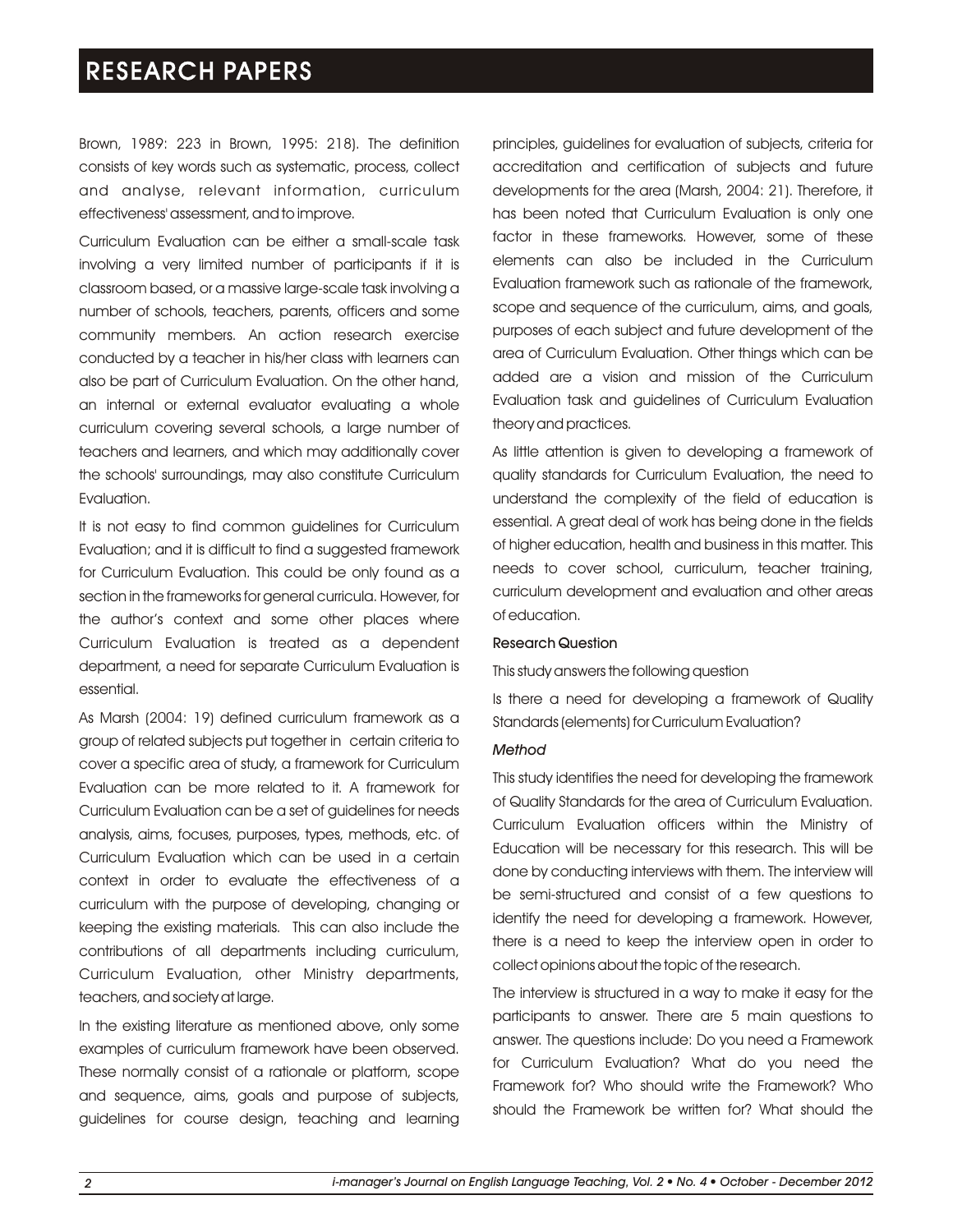Framework for Curriculum Evaluation document cover?

The main question in this interview is the first one: "Do you need a framework for Curriculum Evaluation? As this will answer the issue of the need for the framework, however, a follow up question is both cases whether agreeing or not is the word 'why?'. Other questions can help to highlight other issues related to the topic and will be analysed in the findings section.

The interviews with both the Curriculum Officers were conducted in their chosen time and in their work place. The interviews were recorded, after taking their permission, and transcribed afterwards. The transcribed interview was emailed to the interviewees for confirmation.

The analysis of the interview ends with subtitles summarised the participants' responds. The questions of the interview will also affect the titles suggested and the usefulness of the information collected.

### The Participants

There are about 9 English Language Curriculum Evaluation Officers in the curriculum Directorate. This covers both officers in the Curriculum development and curriculum evaluation departments. However, as two of them are on a study leave, only 7 of them participate in this study. They have various numbers of years' experience in the education field - between 5 and 16 years of teaching, supervising and being involved in curriculum development work. They also hold Bachelors and Masters in TESOL from various universities in Oman and overseas.

There is a need to involve all of them in this study as they are the key users of the document in the future and the ones who work directly in developing and evaluating the curriculum.

## Findings

This study used semi-structured interviews as mentioned above. This has encouraged the participants to express themselves of the importance of the framework and what should it include. Follow-up questions were used to clarify things, guide participants to the topic and to ask for more information.

Here are the main findings of the study:

## A Need for a Framework of Quality Standards for Curriculum Evaluation

All participants agreed that there is a need to develop a framework for Curriculum Evaluation. This includes all participants from the two departments- Curriculum and Curriculum Evaluation. This answers the research question: Is there a need for developing a framework of Quality Standards (elements) for Curriculum Evaluation?

This supports the earlier indication of the researcher in the earlier part of this study. However then, there is a need for such support from the main users of kind of a framework. The intonation of the participants was clear enough to indicate their support of the idea and shows their willingness to support the researcher.

Apart from answering the main question above, there were some other sub-questions answered by the participants.

## *What do you Need a Framework for Curriculum Evaluation?*

Curriculum and Curriculum Evaluation officers see the framework as a reference or guide for curriculum development. CO6 sees the framework as "as a guide to enhance the Evaluation of the current curriculum in order to reach the national standards of Curriculum Development and ensure the continuous development of curriculum (Line 17-19)" The framework is seen as a reference for most of the participants to can come back to it whenever needed. This can indicate the need to have it in order to help them to reach the national standards stated by the Ministry. On the other hand it is also expected to support continuum development of the curriculum as it might include future plans too.

In addition, it is supposed to link things related to curriculum and curriculum evaluation such as objectives of the curriculum and its evaluation aspects, which help in developing new materials and revising the exciting materials ones. It simply as stated by CO5 "It makes things clear when writing and developing new materials (line 18- 19)" By having this type of framework, this will make the curriculum and the curriculum evaluation clearer for all user of English in the country and give them a clear picture of English use and the general aims beyond teaching it.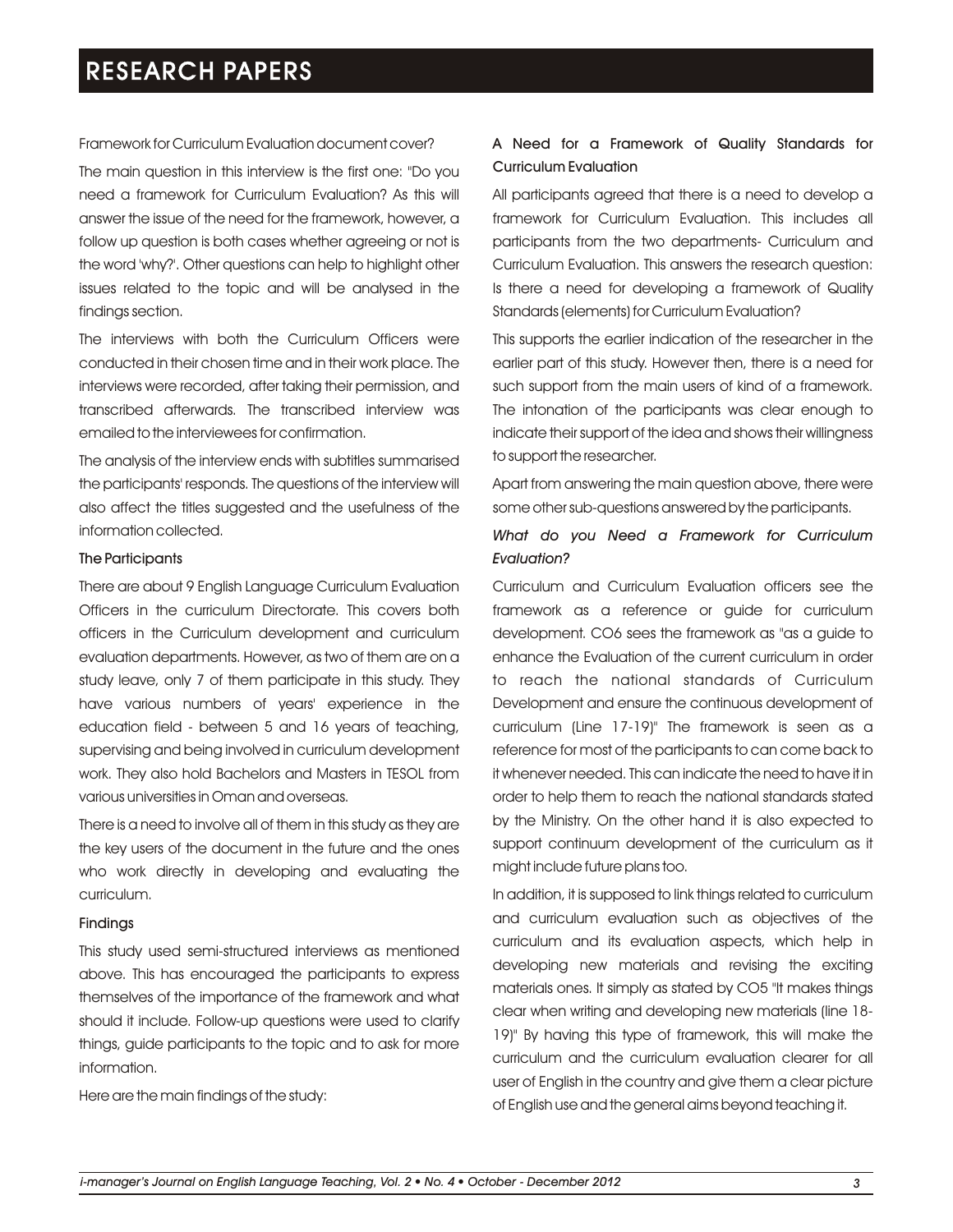## *Who Should Write the Framework?*

Participants agreed that varies people can write and participate in writing the framework. This can include curriculum advisers, consultants, and Omani and expatriate authors but along with Omani staff as suggested by CO4. Including Omanis in the Omani context seems to be normal as they are the main user of it in the country, therefore including them is essential. On the other hand, involving all parties involved in the English Teaching process in the whole nation, the ones who teach learn as well the society and the organisations which get the final outcome. This can be the higher education in and outside the country as well as the workplace.

Others argued that anyone can undertake such a task only if they have a good experience in curriculum design and evaluation, and knowledge of the context the curriculum is written for and "who has a good experience in curriculum design and evaluation (CO 1, line 27-28)". The need for the experience in the curriculum development is important. The one who will what aspects of elements he/she might need while developing and even evaluating a curriculum will have a good chance to develop and produce a supportive framework which can be a useful source for the user of it.

## *Who Should it Written for?*

The participants agreed that the target audience of the framework should cover all educational parties who are involved in developing, writing and designing materials. This might affect the elements which will be chosen in later phases of the study as this pushes towards cover a good number of ELT aspects within a framework intended to cover almost the curriculum and the curriculum evaluation issues.

Others participants (CO 1, 2, 4 and 7) specified the curriculum officers, supervisors, senior teachers, teachers, teacher trainers, curriculum authors and designers, parents as people who should this framework are written for. This highlights the main users of a kind of a framework which can be covered.

## *What Should the Framework Document Cover?*

Participants highlighted a number of things to be covered

within the framework. This includes the philosophy of curriculum development, the framework of curriculum development, the scope & the sequences of the curriculum document, the Quality standards of curriculum evaluation, the Evaluation process. These elements covered by CO 1and 7 seems to be very general issues. Other participants highlighted specific elements to be included in a framework. This covers the course objectives and outcomes including linguistic and non-linguistic objectives, the important topics covered in the materials, the assessing tools and type of questions, the Evaluation of content, Instructional design, Organization of teacher's materials, assessment, , evaluation process and rational. On the other hand Co2 gave more emphasis on the evaluation process mentioning "sample instruments with clear description of when and how to use each of them, how to analyse the data, evaluation report writing, who should be involved in the evaluation process, needs analysis and a clear plan of what need to be evaluated and when (Lines 35-38)".

Some of the aspects suggested by some of the participants seem to be general which can be a title for the whole document such as "the framework of curriculum development…. (CO7 line 37)" This answer and some others cannot be a useful one to get into a clear list of the elements. However, there are some other mentioned above such as "linguistic and non-linguistic objectives (CO5 line 41)" can be a god basis for some of the elements for the framework.

The list above cover different elements related to curriculum development and evaluation. The issue of samples needed is clear in the phase 1 participants in both curriculum evaluation tools samples and report writing too. This highlights their essential need for the suggested aspects.

The main finding of this phase is that there is a need for developing a framework for Curriculum Evaluation for the Omani context as seen by the Curriculum Officer for English Language in the Ministry of Education, Sultanate of Oman. This was supported by also answering some other questions related to different aspects of developing the framework. This also supports the need to develop the framework.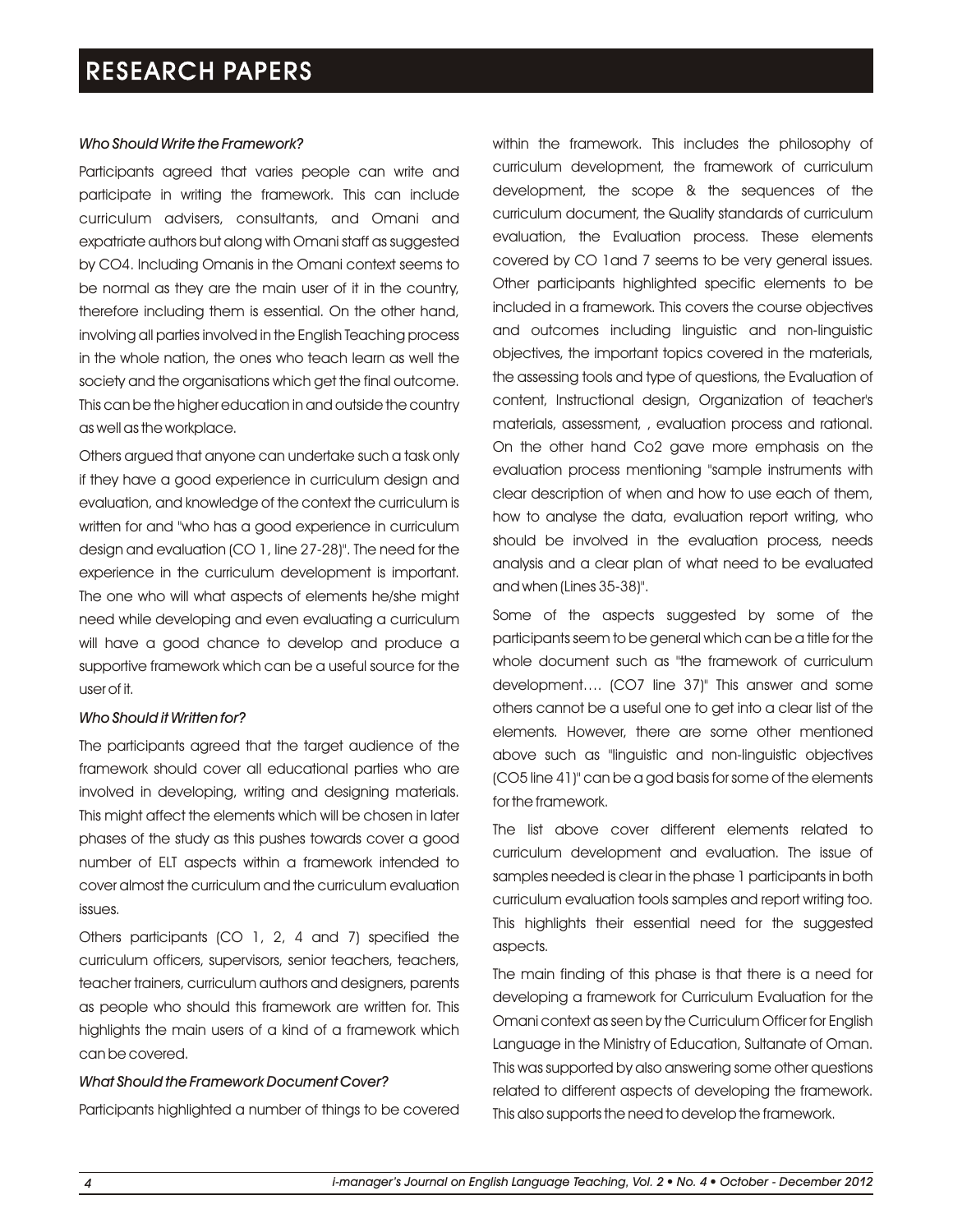## Conclusion

This study intends to answer the research question, "Is there a need for developing a framework of Quality Standards (elements) for Curriculum Evaluation?" The need for a framework is clear from the responses of the officers. All of the participants agreed with the need for such framework. This is basically to help them in their job and guide them when developing a new curriculum or revising and evaluating the existing one. Therefore, their own needs were clear shown with their agreement on the need for the framework and their willingness to take part in this study.

The purpose of framework as a reference and a guide from the officers' point of view seems to be reasonable. The need for covering most common and key aspects of curriculum development and evaluation is essential. This will help all people involved in the curriculum evaluation process with the necessary details of the curriculum developed, so they can go back to it whenever needed.

Involving the people who are part of the curriculum development process seems to be important to the officers. Therefore, the need to get officers and others involved in the process of curriculum evaluation within the inside and outside evaluation is also essential. Therefore, there is a need to keep updating the framework continuously.

Another clear point raised by the participants was involving Oman is into the process. This might be as a result of previous experience where they might be neglected in previous evaluation processes. As this effecting what officers are intend to do, the need to get them into every effort of developing the curriculum is important as they are the most suitable bodies when discussing issues related to learners' and the society needs and also the cultural issues.

The framework should be written for almost all people involved in English Language Teaching. Therefore there is a need to cover all their needs. If we consider this framework for teachers for example, so it should cover all aspects related to the English Teaching and how this could be used as a tool for curriculum evaluation and future improvements.

The officers' suggestions of element needs to be covered in the framework seems to be varies. Some seems to be very general things such as 'the framework of curriculum development' and others are very specific such as 'when and how to use each of instruments' of curriculum evaluation.

Some of the suggested audience of the framework suggested by all participants such as trainers- their needs are not covered when answering the last question in the interview. However this seems that the focus of it is only from curriculum evaluation side and that trainers for example need to know what can be included within their training related to curriculum evaluation and how to train teachers to be positive part of curriculum evaluation process. Therefore, what should be covered from the curriculum officers seems to focus on issues related to curriculum evaluation even though they mentioned the training and the assessment things.

### **References**

[1]. Al-Jardani, K.S. (2011). The need for developing a Framework for Curriculum Evaluation. *Proceedings of ICERI2011, Conference.*14th-16th November 2011, Madrid, Spain. ISBN: 978-84-615-3324-4.

[2]. Brown, J.D. (1995). The Elements of Language Curriculum. *A Systematic Approach to Program Development.* Heinle and Heinle Publishers: Boston.

[3]. Kennedy, C. (1987). "Innovating for a change: teacher development and innovation". *ELT Journal,* Volume 41/3 July 1987. Oxford University Press.

[4]. Marsh, C. (2004). Key *Concepts for Understanding*  Curriculum. 3<sup>rd</sup> edition. Routledge Falmer: London and New York.

[5]. Nichols, B., Shidaker, S., Johnson, G., and Singer, K., (2006). *Managing Curriculum and Assessment.* A Practitioner's Guide. Linworth Books: Ohio.